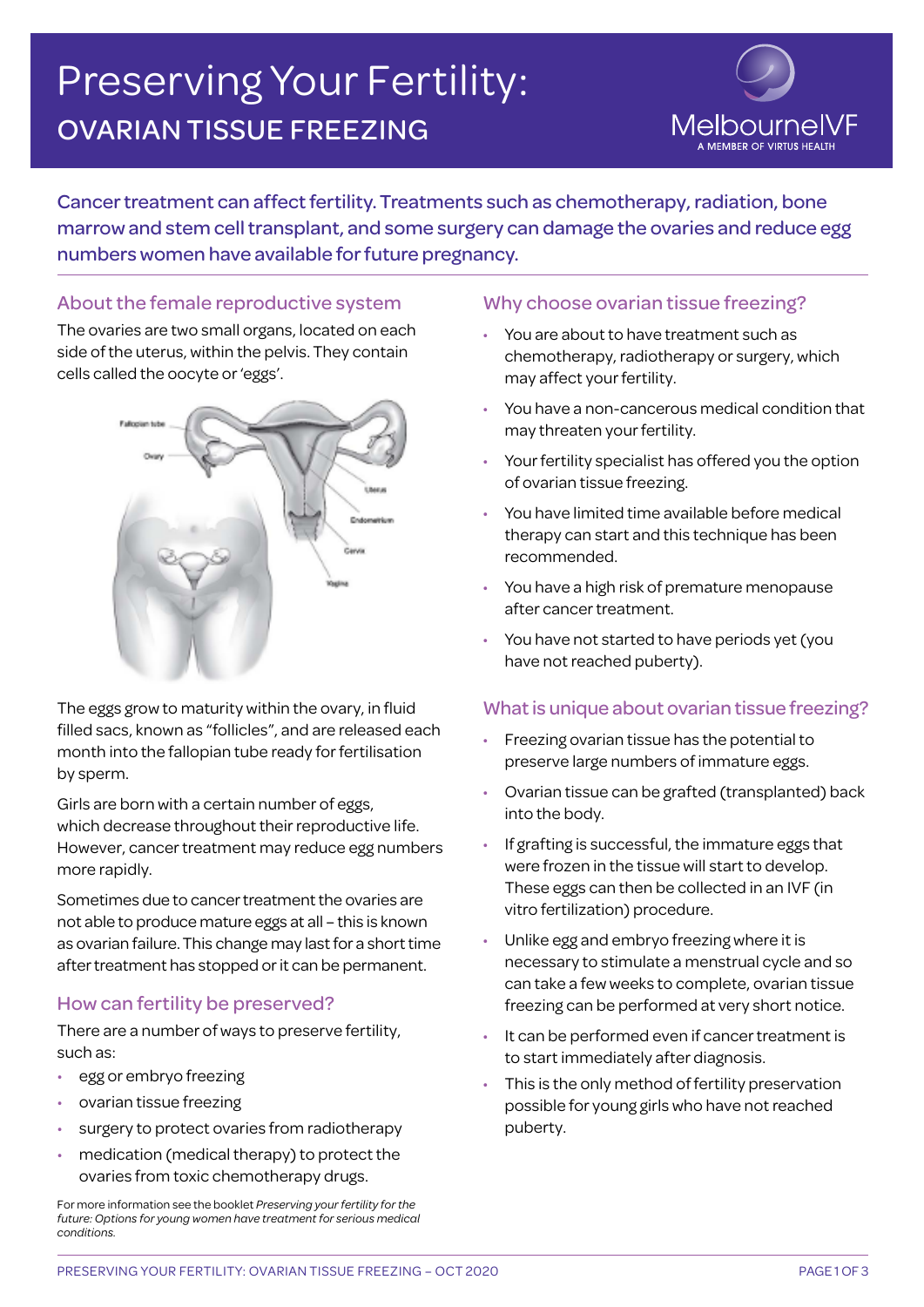# How does it work?

#### **Step One: Collection of ovarian tissue**

- Ovarian tissue containing immature eggs is removed through keyhole surgery known as laparoscopy.
- A laparoscopy is performed under general anaesthetic so you will stay in hospital for at least a few hours.

# About laparoscopy

A laparoscopy involves a several small incisions to the abdomen through which instruments for the surgery are inserted including a laparoscope. A laparoscope is like a tiny telescope used to view the pelvic organs.

> A needle is inserted here to inflate the abdomen with gas making it easier for the surgeon to view your pelvic organs

> Other instruments are inserted through the remaining small incisions to assist with the

• A piece of ovarian tissue (or in some cases the entire ovary) is removed. It is then cut into tiny slices and frozen\*.

procedure

- Full recovery after the laparoscopy may take a few days to a week. However, cancer treatment may be started even as early as the next day.
- As with any surgery, there are risks to undergoing a laparoscopy. These risks include:
- **infection**
- bleeding
- organ damage (approximately 0.1 percent)
- blood clots
- complications from the anaesthetic.
- Cancer and its treatment can be complex. Close communication and co-ordination between you, the doctor/s treating your cancer, and fertility specialist is essential.
- If you would like to know more about this procedure watch this short animation produced by Cincinnati Children's Hospital – https://youtu.be/uHSwss2Bh94

#### **Step two: Ovarian tissue grafting**

The frozen ovarian tissue can be thawed and grafted back into your body if:

- you would like to be pregnant
- your own egg supply has been depleted
- you have completed cancer treatment and are considered cured or disease-free.
- The tissue is grafted back in to the pelvis, on to the remaining ovary or surrounding peritoneum (filmy covering of the pelvis).
- Grafting is done using laparoscopic surgery.
- In most patients, the grafted ovarian tissue starts to develop follicles and produce reproductive hormones after 4-6 months.
- Once the follicles are active, pregnancy may be achieved with ovarian stimulation
- Spontaneous pregnancy is also possible but less likely.

#### **Step three: Ovarian stimulation**

- This usually involves cycles of hormonal injections and egg collection procedures, similar to IVF cycles.
- Unlike regular IVF, only a very small number of eggs are collected each time.
- When a mature egg is collected, it is fertilised with sperm and the embryo is transferred into the uterus.
- Sometimes the egg or embryo is frozen for later use by you or a surrogate if you are unable to carry a pregnancy to term.
- Multiple cycles are usually required to achieve pregnancy. Ovarian stimulation is a more difficult and involved process than regular IVF.

# How successful is it?

- Reproductive hormone production occurs in over 90 percent of women.
- Pregnancy will depend on other factors, such as the number of eggs in the implanted tissue and how many stimulation cycles are attempted.
- The overall success rate is unknown.
- There are many births reported worldwide and it is now recognised as a realistic and nonexperimental option.